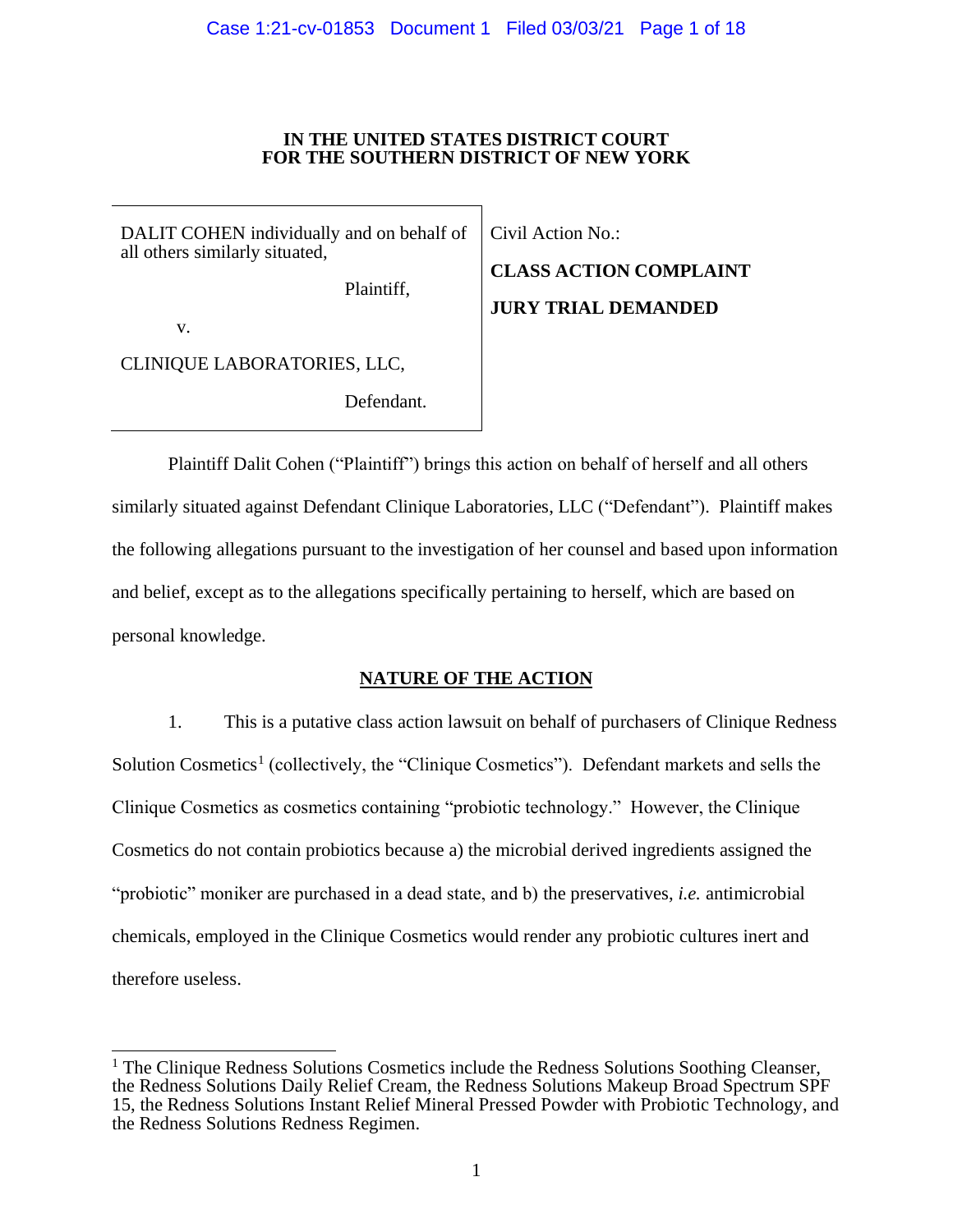## Case 1:21-cv-01853 Document 1 Filed 03/03/21 Page 2 of 18

2. Probiotic containing cosmetics, like the Clinique Cosmetics, are beauty products that purportedly contain live microbial strains, usually bacterial, and that purportedly target the skin microbiome and preserve the skin's microbiological balance. The probiotic cosmetic industry was valued at \$252.5 million dollars in 2019 and is expected to grow at an annual growth rate of 6.5% from 2020 to 2027.

3. Consumers desire probiotic cosmetics because probiotics purportedly improve skin appearance by reducing acne, rosacea, eczema, redness, and other skin ailments.

4. However, contrary to Defendant's representation, the Clinique Cosmetics cannot contain active probiotics. The Clinique Cosmetics contain preservatives that are intended to prevent or decrease microbial growth and therefore render any active probiotic ingredients inert.

5. The microbial-derived raw material ingredients in the Clinique Cosmetics that use the term "probiotics" are manufactured by companies that render the live organisms dead before they are sold to and used by cosmetic companies such as Clinique.

6. As such, Defendant engaged in widespread false and deceptive advertising on its Clinique Cosmetics by claiming the Clinique Cosmetics contain probiotic or microbiome technology (the "Probiotics Claims"). Every package of Clinique Cosmetics prominently claims that the product includes "probiotic" or "microbiome technology."

7. Plaintiff and Class Members purchased Clinique Cosmetics designed, marketed manufactured, distributed, and sold by Defendant as containing "probiotics" Further, Plaintiff and Class Members relied to their detriment on Defendant's representation that the Clinique Cosmetics contain "probiotic" or "microbiome technology." Plaintiff and Class Members would not have paid to purchase Defendant's Clinique Cosmetics– or would not have paid as much as they did to purchase them – had they known that they did not in fact contain "probiotics."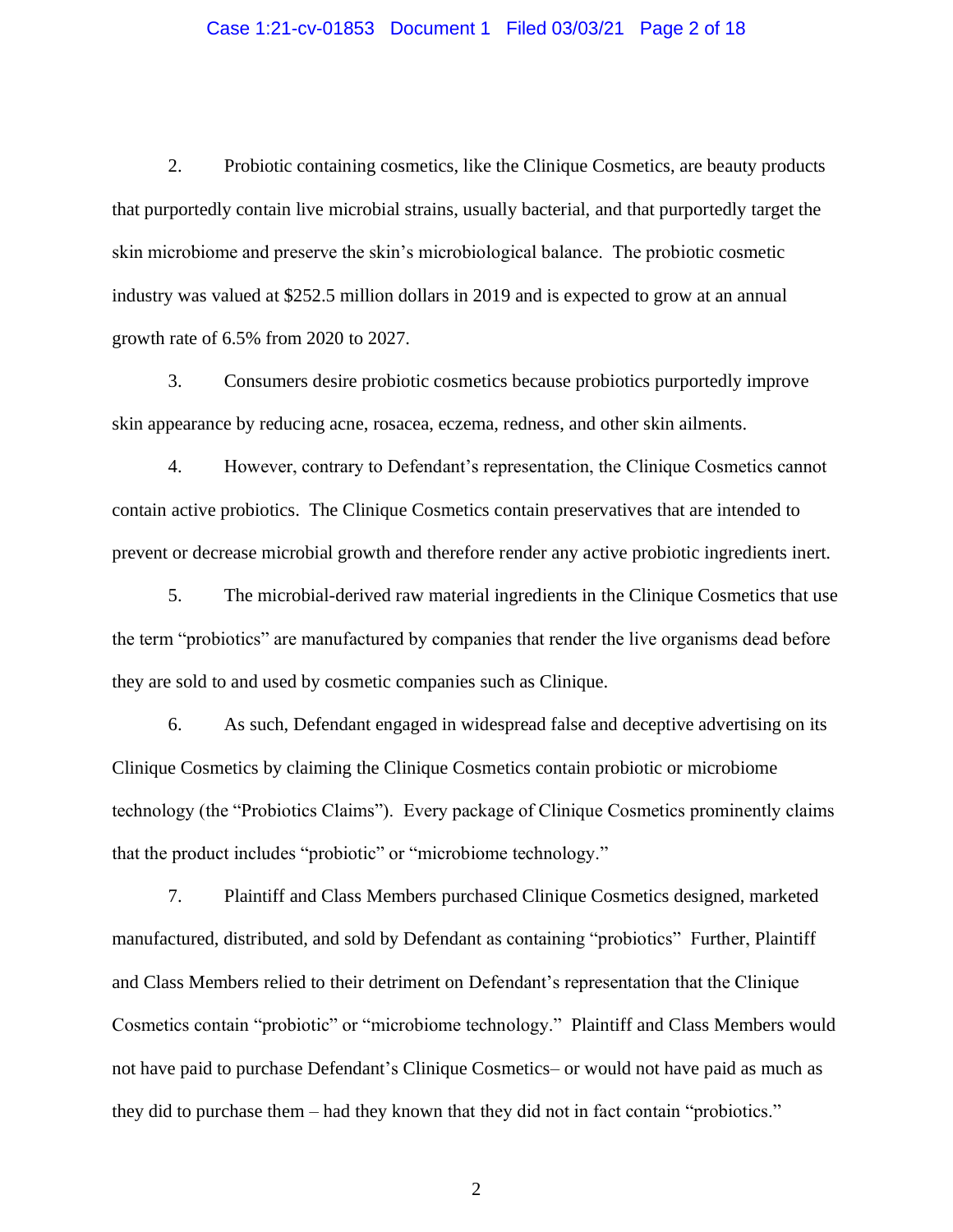## Case 1:21-cv-01853 Document 1 Filed 03/03/21 Page 3 of 18

Plaintiff and Class Members thus suffered monetary damages as a result of Defendant's deceptive and false representations.

## **PARTIES**

8. Plaintiff Dalit Cohen is a citizen of New York, residing in Roslyn, New York. In September 2020, Plaintiff Cohen purchased a Clinique Redness Solution Daily Relief Cream for her personal use for approximately \$50.00 from Bloomingdales in Garden City, New York. Prior to her purchase of Clinique Redness Solution Daily Relief Cream, Plaintiff Cohen reviewed the product's labeling and packaging and saw that the Clinique Redness Solution Daily Relief Cream contained "probiotic" and "microbiome technology. Plaintiff Cohen relied on that labeling and packaging to choose her Clinique Cosmetics over comparable products. Plaintiff Cohen saw these representations prior to, and at the time of purchase, and understood them as representations and warranties that her Clinique Cosmetics contained "probiotics" or "microbiome technology." Plaintiff Cohen relied on these representations and warranties in deciding to purchase her Clinique Cosmetics. Accordingly, these representations and warranties were part of the basis of the bargain, in that she would not have purchased her Clinique Cosmetics on the same terms had she known these representations were not true. However, Plaintiff Cohen remains interested in purchasing a Clinique Cosmetics with probiotics and would consider Clinique Cosmetics in the future if Defendant ensured the products actually contained probiotic technology. In making her purchase, Plaintiff Cohen paid a substantial price premium due to the false and misleading Probiotic Claims. However, Plaintiff Cohen did not receive the benefit of her bargain because her Clinique Cosmetics did not, in fact, contain probiotics. Plaintiff Cohen also understood that in making the sale, her retailer was acting with the knowledge and approval of the Defendant and/or as the agent of the Defendant. Plaintiff Cohen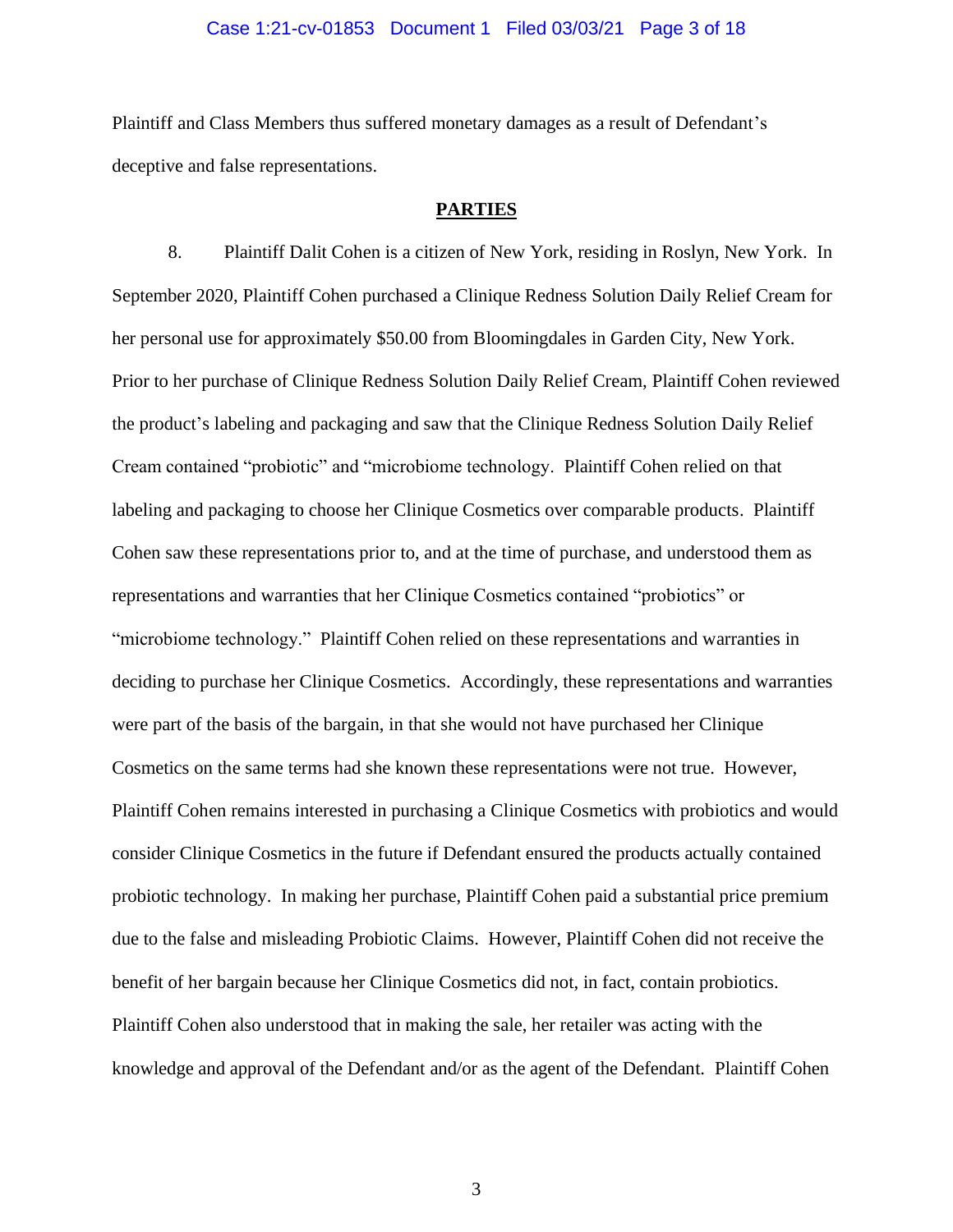## Case 1:21-cv-01853 Document 1 Filed 03/03/21 Page 4 of 18

further understood that the purchase came with Defendant's representation and warranties that her Clinique Cosmetics contained "probiotics."

9. Defendant Clinique Laboratories, LLC. ("Clinique") is a limited liability corporation organized and existing under the laws of the state of Delaware, with its principal place of business in New York, New York. Clinique manufactures, sells, and/or distributes Clinique-brand products, and is responsible for the advertising, marketing, trade dress, and packaging of Clinique Cosmetics. Clinique manufactured, marketed, and sold the Clinique Cosmetics during the class period. The planning and execution of the advertising, marketing, labeling, packaging, testing, and corporate operations concerning Clinique Cosmetics and the Probiotics Claims was primarily carried out at Clinique's headquarters and facilities within New York. The policies, practices, acts and omissions giving rise to this action were developed in, and emanated from, Clinique's headquarters in New York, New York.

## **JURISDICTION AND VENUE**

10. This Court has subject matter jurisdiction pursuant to 28 U.S.C  $\S$  1332(d)(2)(a) because this case is a class action where the aggregate claims of all members of the proposed class are in excess of \$5,000,000.00, exclusive of interest and costs, there are over 100 members of the putative class, and Plaintiff, as well as most members of the proposed class, are citizens of states different from Defendant.

11. This Court has personal jurisdiction over Defendant because it conducts substantial business within New York, including the manufacturing, sale, marketing, and advertising of the Clinique Cosmetics. Defendant also maintains its corporate headquarters and principal place of business in this judicial district.

## **FACTUAL ALLEGATIONS**

## **A. Probiotic Formulations**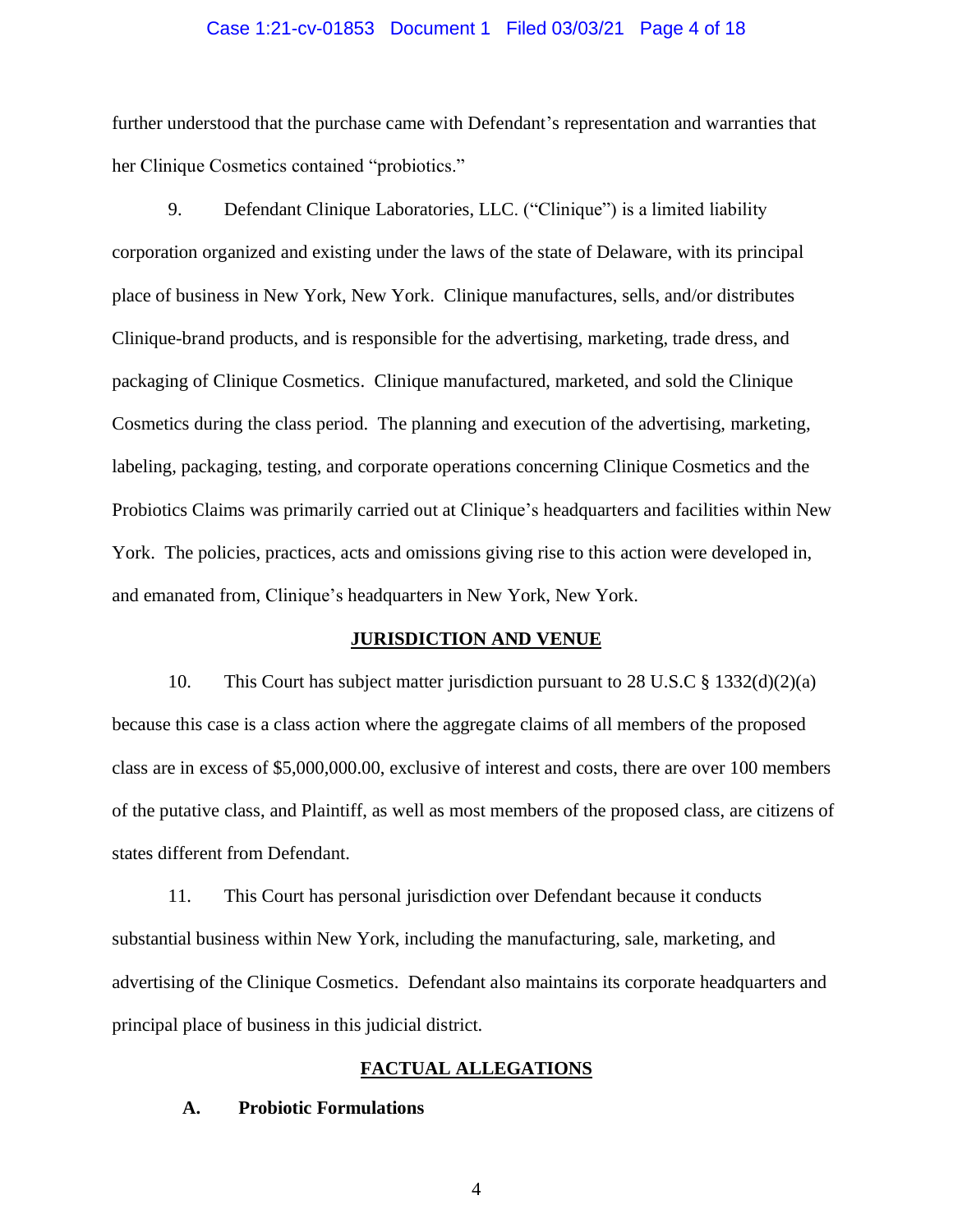## Case 1:21-cv-01853 Document 1 Filed 03/03/21 Page 5 of 18

12. Probiotics are *live* microorganisms that, when administrated in adequate amounts, confer a health benefit on the host. The term probiotics excludes metabolic by-products of microorganisms, dead microorganisms, or other microbial-based, non-viable products.

13. In 2001, the Food and Agriculture Organization of the United Nations ("FAO") and the World Health Organization ("WHO") convened to establish guidelines regarding probiotics. The organizations defined "probiotics" as "Live organisms which when administered in adequate amounts confer a health benefit on the host."<sup>2</sup>

14. In 2013, the International Association for Probiotics and Prebiotics ("ISAPP") also defined probiotics as "Live microorganisms that, when administered in adequate amounts, confer a health benefit on the host." They also noted that this definition is "the widely accepted scientific definition around the world."<sup>3</sup>

15. Preservatives are bioactive ingredients or substances that have the ability to prevent or decrease microbial growth in a cosmetic product. Antimicrobial preservatives protect cosmetics from contamination of microorganisms, like bacteria, yeast and mold, and can prolong the shelf-life of cosmetic products. Preservatives are a key component in making a cosmetic inhospitable to microorganisms. Inclusion of a preservative into a cosmetic that contains probiotics would render a cosmetic inhospitable to live microorganisms such as probiotics.

16. Cosmetics containing "probiotics" are often formulated with both preservatives and tyndallized, or heat treated, probiotics. Tyndallization intentionally kills the microorganisms and preservatives make the cosmetics inhospitable to them. As a result, cosmetics, like the Clinique Cosmetics, cannot provide any of the promised benefits of a live microbe because the

<sup>2</sup> *See* http://www.fao.org/3/a0512e/a0512e.pdf (Last visited February 19, 2021.)

<sup>3</sup> *See* https://isappscience.org/for-scientists/resources/probiotics/ (Last visited February 19, 2021.)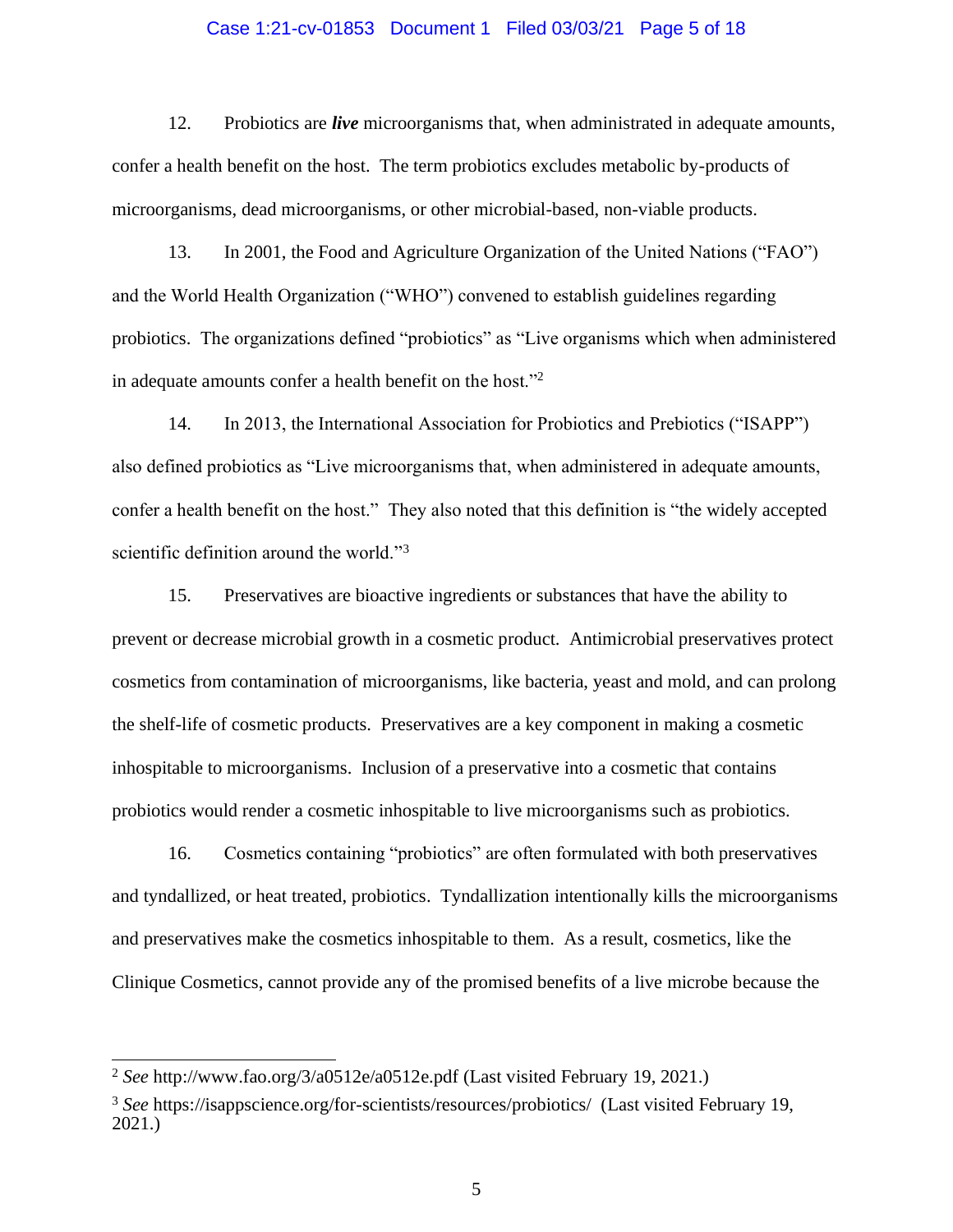# Case 1:21-cv-01853 Document 1 Filed 03/03/21 Page 6 of 18

active ingredient, one or more probiotic organisms, has been rendered inert and therefore cannot provide any purported health benefits. Moreover, if the organisms were indeed live they lack any evidence of imparting a health benefit to a consumer after application of a topical composition containing the *live* organism.

# **B. Defendant's Misrepresentations Regarding The Clinique Cosmetics**

17. Clinique sells, manufactures, and markets its Redness Solutions line of cosmetics, which is sold as a "daily redness regimen" intended to "get redness under control." On the front of the Clinique Packaging, the products are touted as containing "probiotic" or "microbiome technology:"



18. However, the Clinique Cosmetics contain preservatives that render any added probiotics inert, and are therefore ineffective:

| <b>Product</b>                                                 | <b>Preservative</b>                          |
|----------------------------------------------------------------|----------------------------------------------|
| <b>Redness Solutions Soothing Cleanser</b>                     | Butylated HydroToluene and<br>Phenoxyethanol |
| <b>Redness Solutions Daily Relief Cream</b>                    | Potassium sorbate and<br>Phenoxyethanol      |
| Redness Solutions Makeup Broad Spectrum SPF 15                 | Phenoxyethanol                               |
| <b>Redness Solutions Instant Relief Mineral Pressed Powder</b> | Chlorphenesin and Sodium<br>Dehydroacetate   |

19. Defendant's advertising and marketing of the Clinique Cosmetics is false and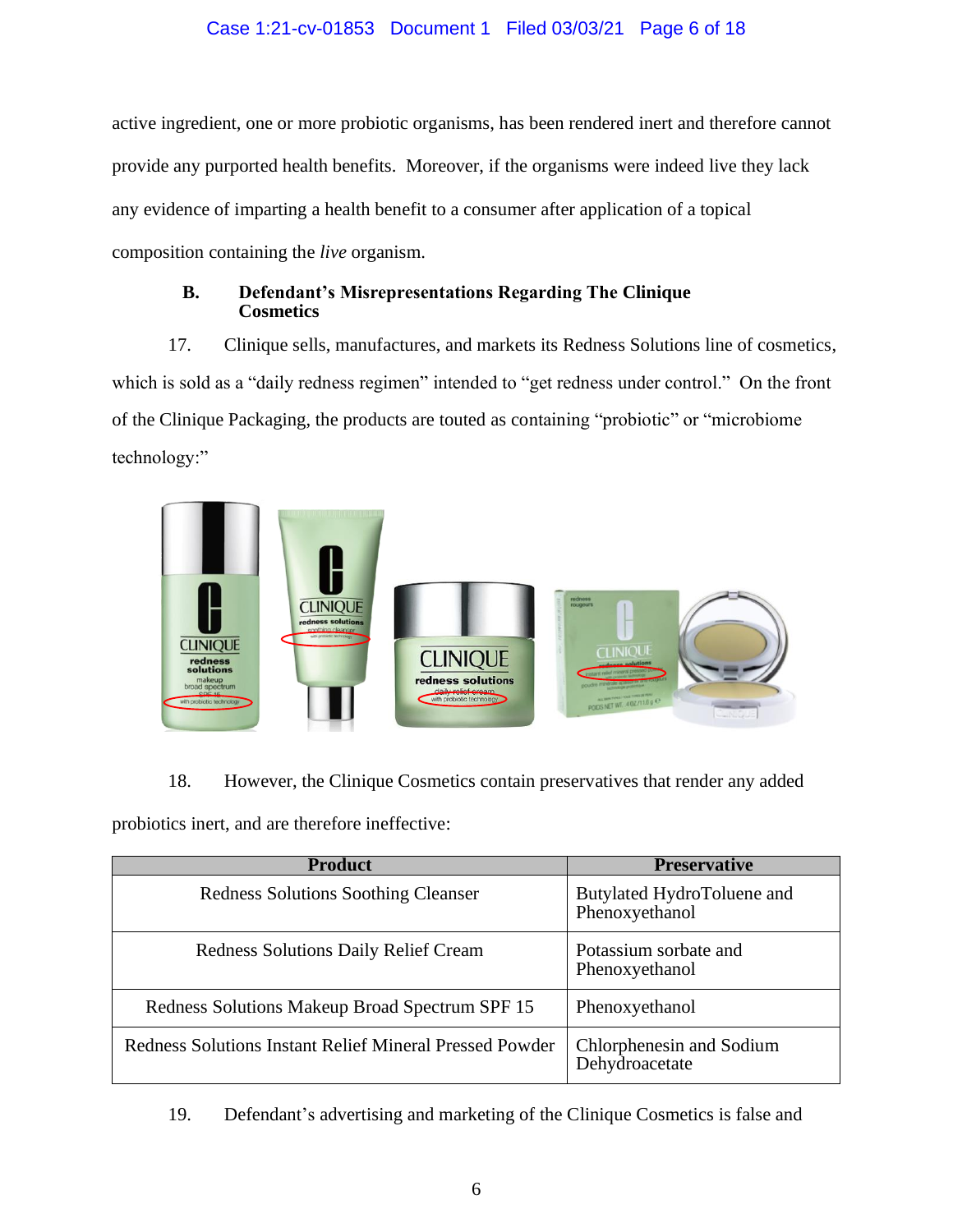## Case 1:21-cv-01853 Document 1 Filed 03/03/21 Page 7 of 18

misleading and omits material information. Clinique prominently advertise on the front label that they the Clinique Cosmetics contain "probiotic" or "microbiome technology." Consumers reasonably expect that Clinique Cosmetics will, in fact, contain live probiotics, by definition. Nowhere on the Clinique Cosmetics' packaging does Defendant inform consumers that the Clinique Cosmetics do not contain live probiotics. Defendant's misrepresentations and/or omissions violate consumers' reasonable expectations and, as alleged herein, New York's consumer protection statutes.

20. Defendant knew or should have known that the Clinique Cosmetics express Probiotic Claims were false, deceptive, and misleading, and that Plaintiff, the Class, and Subclass Members would not be able to tell that the Clinique Cosmetics did not contain probiotics absent Defendant's express disclosure.

21. Defendant employs professional cosmetic chemists and microbiologists to create the chemical formulas for the Clinique Cosmetics. Therefore, Defendant through its employees knew or should have known that the Clinique Cosmetics did not contained probiotics and that it was deceiving consumers by labeling the Products as containing "probiotic" or "microbiome technology."

22. On information and belief, Defendant, through its employees, did know that the Clinique Cosmetics did not contain probiotics, but chose to include the Probiotics Claims because they did not believe their customers would know the difference, or, more insidiously, that *removal* of the word "probiotics" from the product name, positioning, messaging, and branding would render the products far less likely to compel consumer purchase and trial.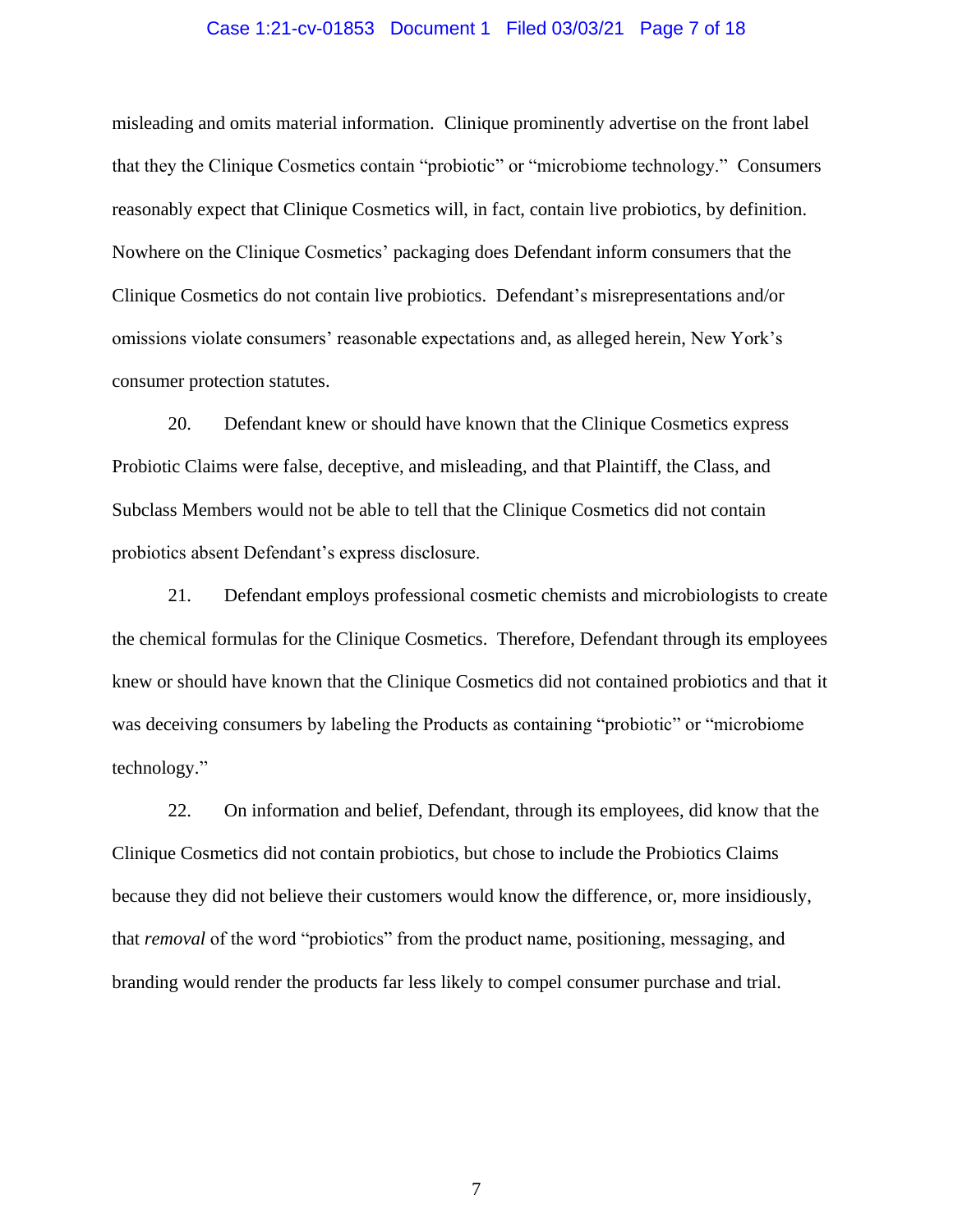## Case 1:21-cv-01853 Document 1 Filed 03/03/21 Page 8 of 18

23. Had Defendant not made the false, misleading, and deceptive representations and/or omissions alleged herein, Plaintiff and Class Members would not have purchased the Clinique Cosmetics or would not have paid as much as they did for such products. Thus, Plaintiff and Class Members suffered an injury in fact and lost money or property as result of Defendant's wrongful conduct.

## **CLASS ALLEGATIONS**

24. Plaintiff hereby incorporates by reference and re-alleges herein the allegations contained in all preceding paragraphs of this complaint.

25. Plaintiff seeks to represent a class defined as all people who purchased any Clinique Cosmetics product that falsely advertised that the product purportedly contained "probiotic technology" during the applicable statute of limitations (the "Class"). Specifically excluded from the Class are Defendant, Defendant's officers, directors, agents, trustees, parents, children, corporations, trusts, representatives, employees, principals, servants, partners, joint ventures, or entities controlled by Defendant, and its heirs, successors, assigns, or other persons or entities related to or affiliated with Defendant and/or Defendant's officers and/or directors, the judge assigned to this action, and any member of the judge's immediate family.

26. Plaintiff Dalit Cohen also seeks to represent a subclass consisting of Class Members who reside in New York (the "New York Subclass").

27. Subject to additional information obtained through further investigation and discovery, the foregoing definitions of the Class and Subclass may be expanded or narrowed by amendment or amended complaint.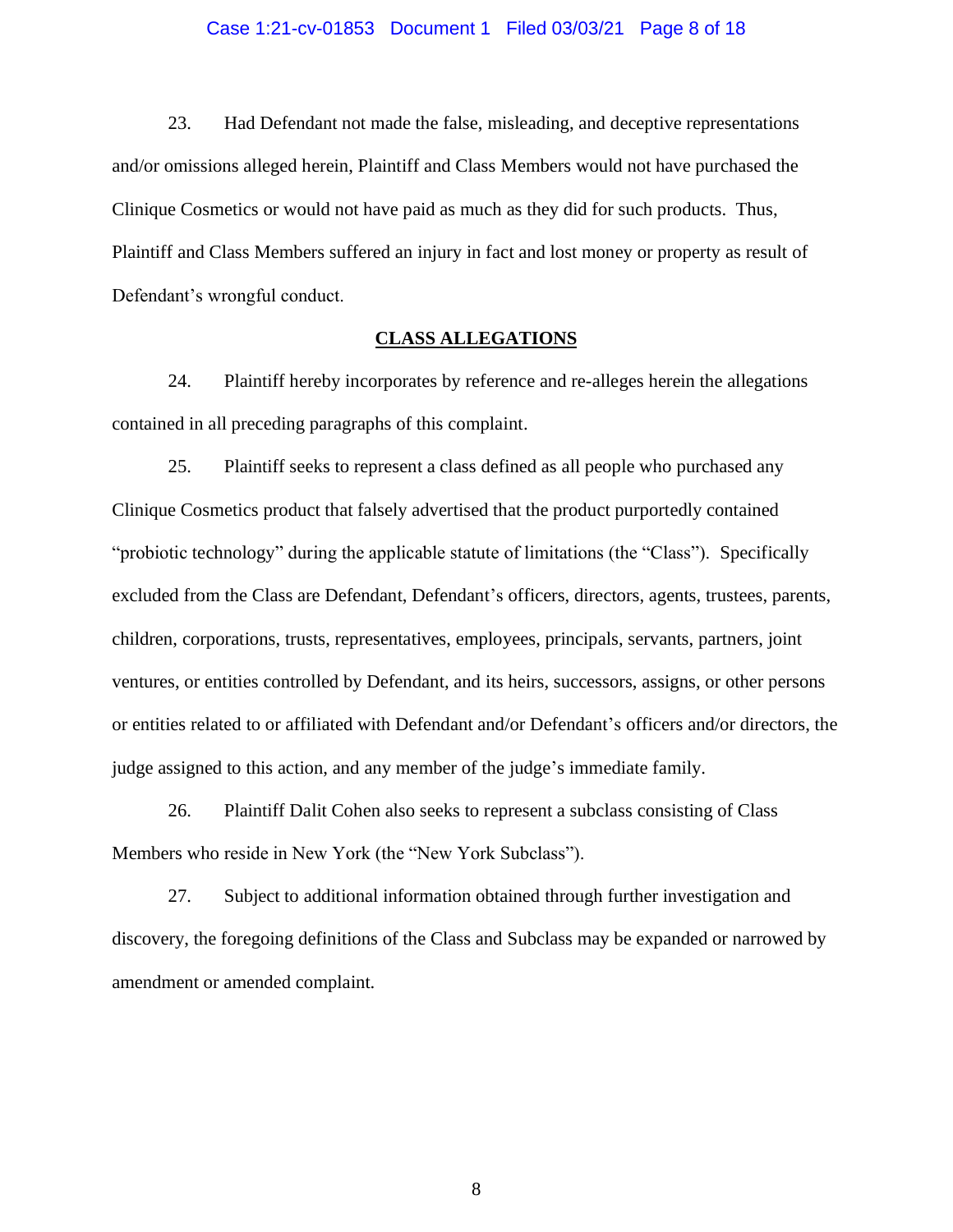## Case 1:21-cv-01853 Document 1 Filed 03/03/21 Page 9 of 18

28. **Numerosity.** The Class and Subclass Members are geographically dispersed throughout the United States and are so numerous that individual joinder is impracticable. Upon information and belief, Plaintiff reasonably estimates that there are hundreds of thousands of Members in the Class and in the Subclass. Although the precise number of Class and Subclass Members is unknown to Plaintiff, it is known by Defendant and may be determined through discovery.

29. **Existence and predominance of common questions of law and fact.** Common questions of law and fact exist as to all Members of the Class and Subclass and predominate over any questions affecting only individual Class or Subclass members. These common legal and factual questions include, but are not limited to, the following:

(a) Whether Defendant made false and/or misleading statements to the consuming public concerning the probiotic content of Clinique Cosmetics;

(b) Whether Defendant omitted material information to the consuming public concerning the probiotic content of Clinique Cosmetics;

(c) Whether Defendant's labeling and packaging for the Clinique Cosmetics is misleading and/or deceptive;

(d) Whether Defendant engaged in unfair, fraudulent, or unlawful business practices with respect to the advertising and sale of Clinique Cosmetics;

(e) Whether Defendant's representations concerning the Clinique Cosmetics were likely to deceive a reasonable consumer;

(f) Whether Defendant's omissions concerning Clinique Cosmetics were likely to deceive a reasonable consumer;

(g) Whether Defendant represented to consumers that Clinique Cosmetics have characteristics, benefits, or qualities that they do not have;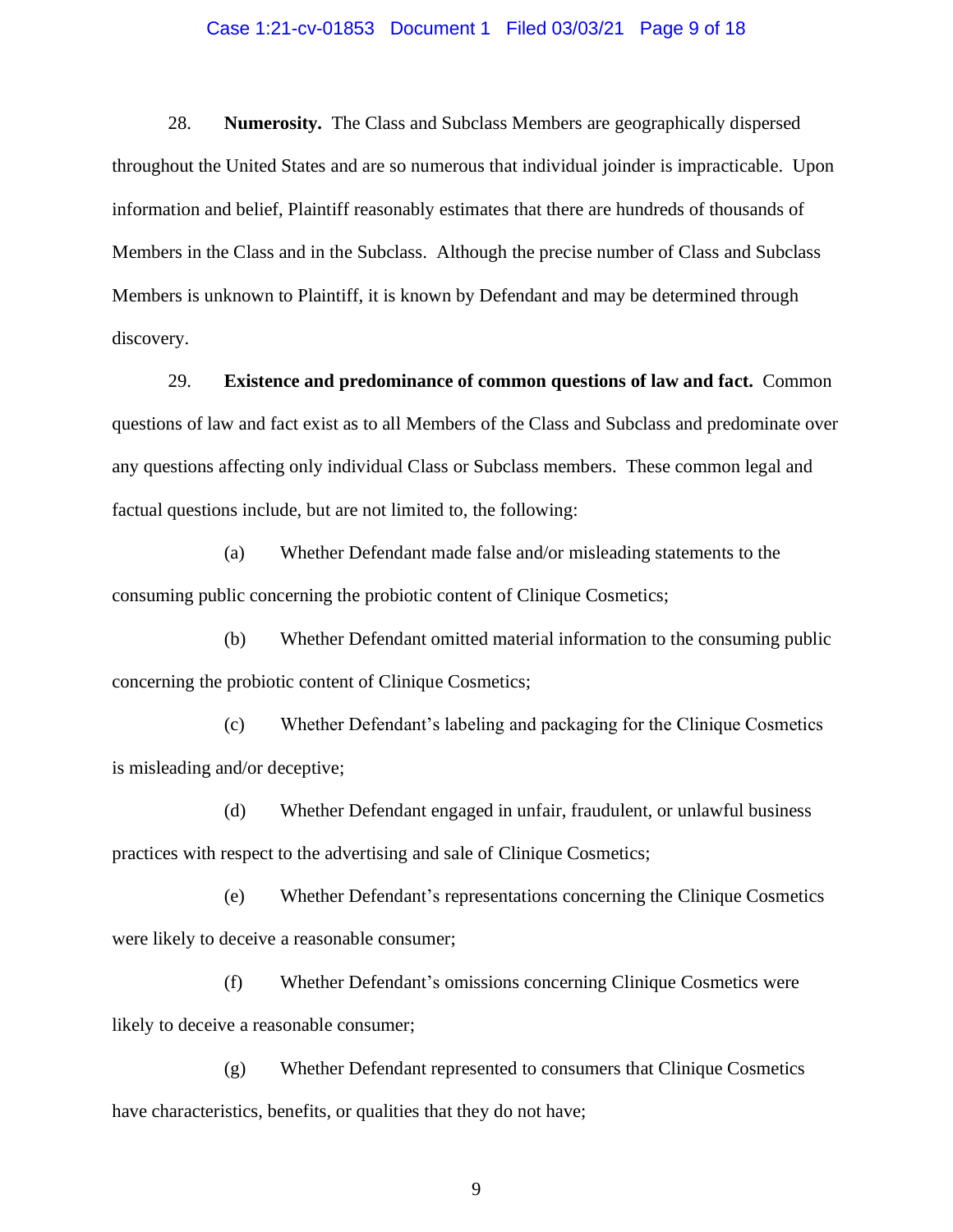## Case 1:21-cv-01853 Document 1 Filed 03/03/21 Page 10 of 18

(h) Whether Defendant advertised the Clinique Cosmetics with the intent to sell them not as advertised;

(i) Whether Defendant falsely advertised Clinique Cosmetics;

(j) Whether Defendant made and breached express and/or implied warranties to Plaintiff and Class and Subclass Members about Clinique Cosmetics;

(k) Whether Defendant's representations, omissions, and/or breaches caused injury to Plaintiff and Class and Subclass Members; and

(l) Whether Plaintiff and Class and Subclass Members are entitled to damages.

30. **Typicality.** Plaintiff's claims are typical of the claims of the other Members of the Class and Subclass in that, among other things, all Class and Subclass Members were deceived (or reasonably likely to be deceived) in the same way by Defendant's false and misleading advertising claims about the probiotic technology of Clinique Cosmetics. All Class and Subclass Members were comparably injured by Defendant's wrongful conduct as set forth herein. Further, there are no defenses available to Defendant that are unique to Plaintiff.

31. **Adequacy of Representation.** Plaintiff will fairly and adequately protect the interests of the Members of the Class and Subclass. Plaintiff has retained counsel that is highly experienced in complex consumer class action litigation, and Plaintiff intends to vigorously prosecute this action on behalf of the Class and Subclass. Furthermore, Plaintiff have no interests that are antagonistic to those of the Class or Subclass.

32. **Superiority.** A class action is superior to all other available means for the fair and efficient adjudication of this controversy. The damages or other financial detriment suffered by individual Class and Subclass Members are relatively small compared to the burden and expense of individual litigation of their claims against Defendant. It would, thus, be virtually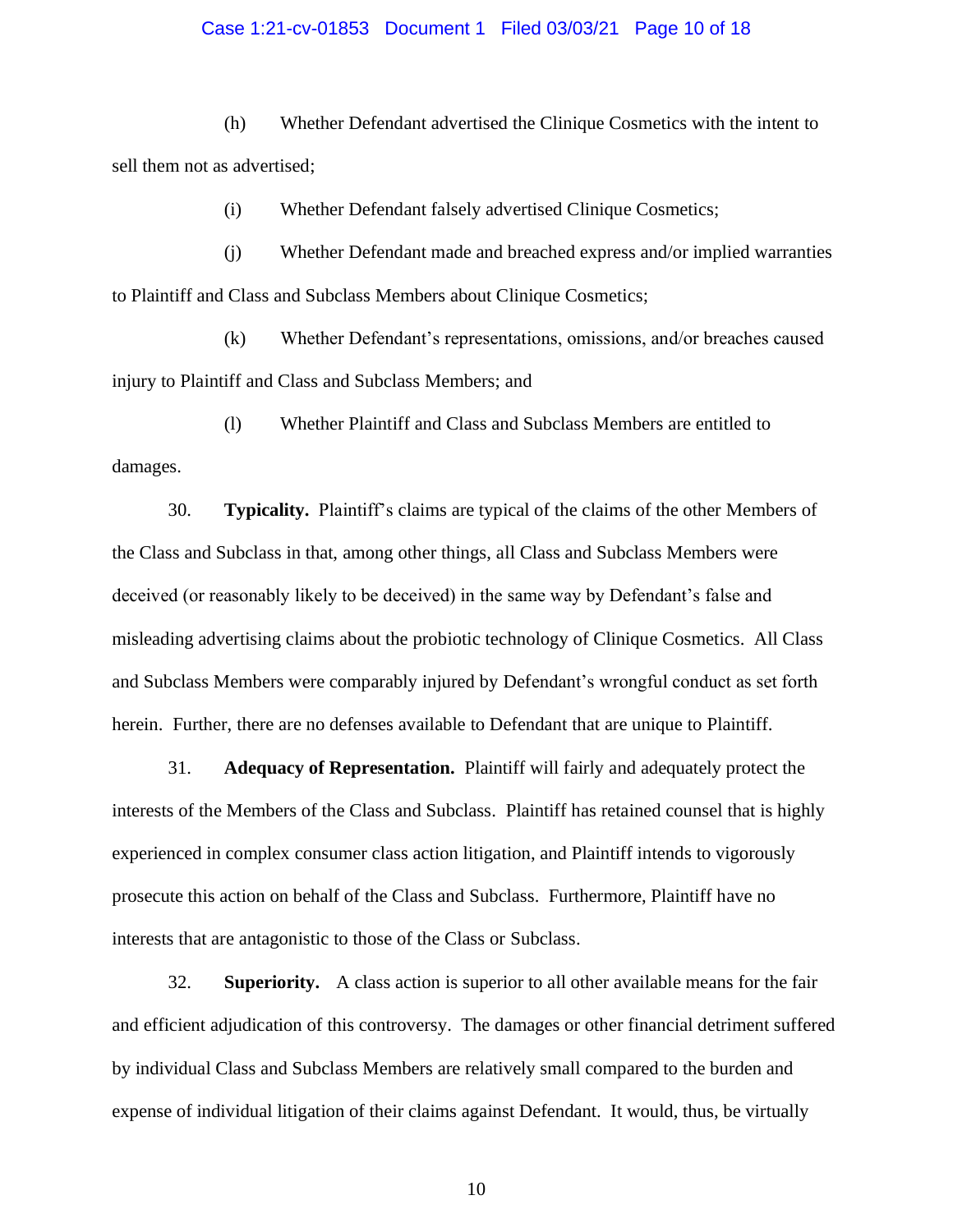#### Case 1:21-cv-01853 Document 1 Filed 03/03/21 Page 11 of 18

impossible for Class or Subclass Members to obtain effective redress on an individual basis for the wrongs committed against them. Even if Class or Subclass Members could afford such individualized litigation, the court system could not. Individualized litigation would create the danger of inconsistent or contradictory judgments arising from the same set of facts. It would also increase the delay and expense to all parties and the court system from the issues raised by this action. The class action device provides the benefits of adjudication of these issues in a single proceeding, economies of scale, and comprehensive supervision by a single court, and presents no unusual management difficulties under the circumstances.

33. In the alternative, the Class and Subclass may also be certified because:

(a) the prosecution of separate actions by individual Class and Subclass Members would create a risk of inconsistent or varying adjudications with respect to individual Class or Subclass Members that would establish incompatible standards of conduct for Defendant;

(b) the prosecution of separate actions by individual Class and Subclass Members would create a risk of adjudications with respect to them that would, as a practical matter, be dispositive of the interests of other Class and Subclass Members not parties to the adjudications, or substantially impair or impede their ability to protect their interests; and/or

(c) Defendant has acted or refused to act on grounds generally applicable to the Class and to the Subclass as a whole, thereby making appropriate final declaratory and/or injunctive relief with respect to the Members of the Class and to the Members of the Subclass as a whole.

> **COUNT I Violation Of New York's Gen. Bus. Law § 349 (On Behalf Of The New York Subclass)**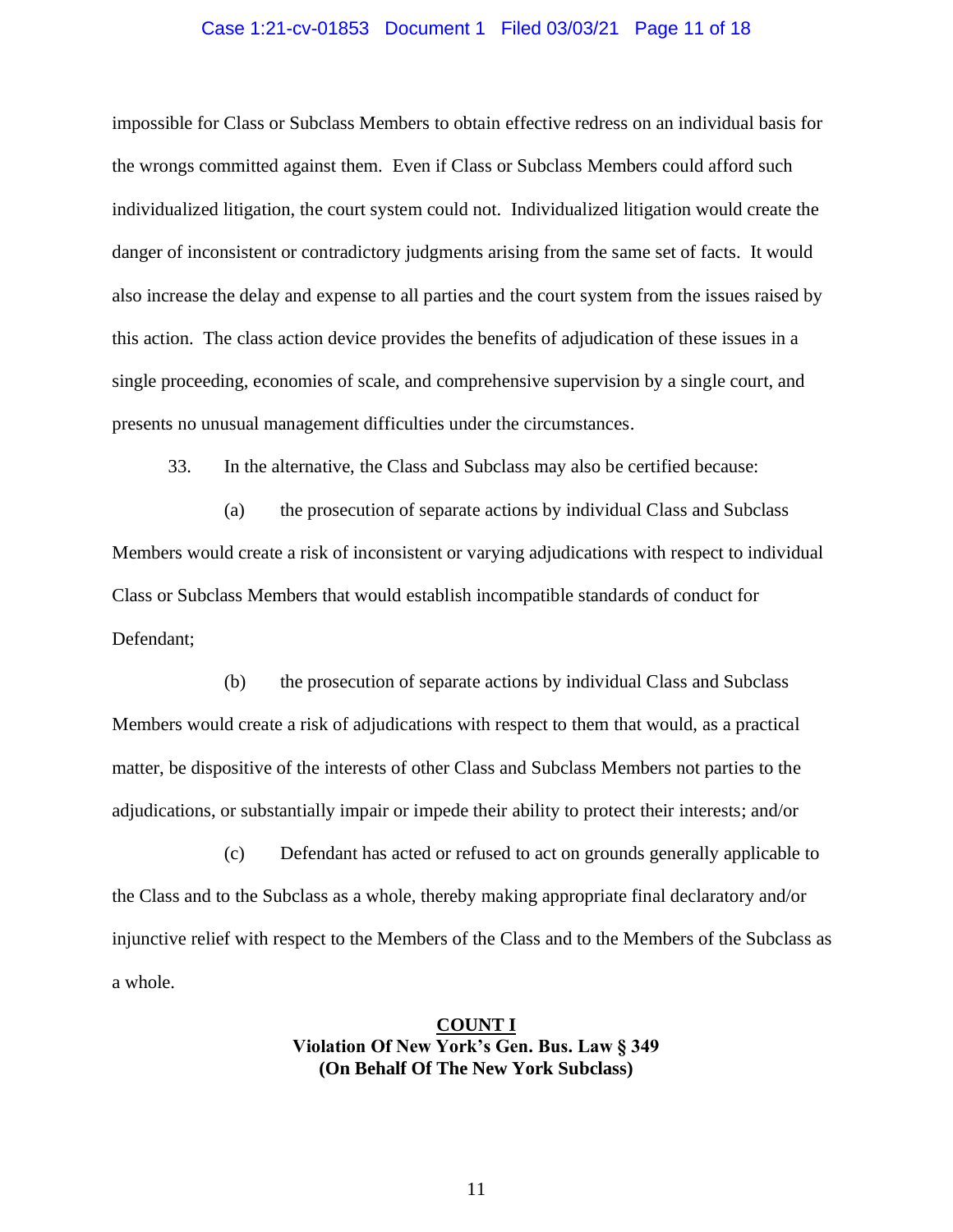## Case 1:21-cv-01853 Document 1 Filed 03/03/21 Page 12 of 18

34. Plaintiff hereby incorporates by reference and re-allege herein the allegations contained in all preceding paragraphs of this complaint.

35. Plaintiff Dalit Cohen brings this claim individually and on behalf of the Members of the proposed New York Subclass against Defendant.

36. Defendant committed deceptive acts and practices by employing false, misleading, and deceptive representations and/or omissions about the probiotic technology of its Clinique Cosmetics to mislead consumers into believing the Clinique Cosmetics contain probiotics.

37. Plaintiff Cohen has standing to pursue this claim because she has suffered an injury-in-fact and has lost money or property as a result of Defendant's deceptive acts and practices. Specifically, Plaintiff Cohen purchased Clinique Cosmetics for her own personal use. In doing so, Plaintiff Cohen relied upon Defendant's false, misleading, and deceptive representations that Clinique Cosmetics contained probiotic technology. Plaintiff Cohen spent money in the transaction that she otherwise would not have spent had she known the truth about Defendant's advertising claims.

38. Defendant's deceptive acts and practices were directed at consumers.

39. Defendant's deceptive acts and practices are misleading in a material way because they violate consumers' reasonable expectations. Defendant knew consumers would purchase Clinique Cosmetics and/or pay more for them under the false – but reasonable – belief that Clinique Cosmetics contained probiotic technology, when they do not. By advertising so prominently that Clinique Cosmetics contains probiotic technology, Defendant proves that information about probiotics is material to consumers. If such information were not material, Defendant would not feature it prominently on the front label of every Clinique Cosmetics package. As a result of its deceptive acts and practices, Defendant has sold thousands, if not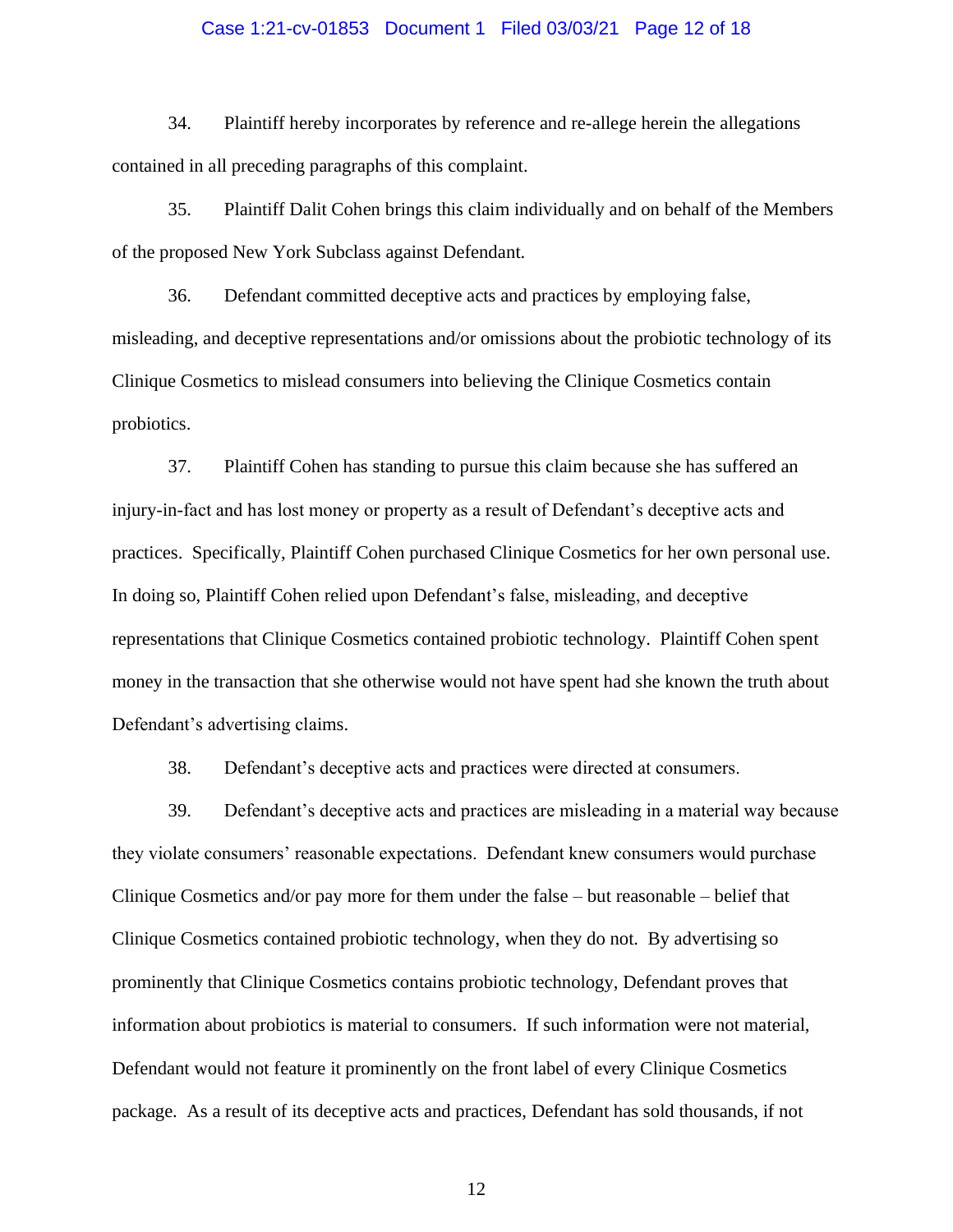## Case 1:21-cv-01853 Document 1 Filed 03/03/21 Page 13 of 18

millions, of Clinique Cosmetics to unsuspecting consumers across New York. If Defendant had advertised its Clinique Cosmetics truthfully and in a non-misleading fashion, Plaintiff and other New York Subclass Members would not have purchased them or would not have paid as much as they did for them.

40. As a direct and proximate result of Defendant's false, misleading, and deceptive representations and/or omissions, Plaintiff Cohen and other Members of the New York Subclass were injured in that they: (1) paid money for Clinique Cosmetics that were not what Defendant represented; (2) were deprived of the benefit of the bargain because the Clinique Cosmetics they purchased were different than Defendant advertised; and (3) were deprived of the benefit of the bargain because the Clinique Cosmetics they purchased had less value than if Defendant's representations about probiotics were truthful.

41. On behalf of herself and Members of the New York Subclass, Plaintiff Cohen seeks to enjoin Defendant's unlawful acts and practices and recover her actual damages or fifty (50) dollars, whichever is greater, three times actual damages, and reasonable attorneys' fees.

## **COUNT II Violation Of New York's Gen. Bus. Law § 350 (On Behalf Of The New York Subclass)**

42. Plaintiff hereby incorporates by reference and re-allege herein the allegations contained in all preceding paragraphs of this complaint.

43. Plaintiff Dalit Cohen brings this claim individually and on behalf of the Members of the proposed New York Subclass against Defendant.

44. Defendant engaged in a campaign of false advertising with regard to the probiotic technology of Clinique Cosmetics to mislead consumers into believing the Clinique Cosmetics they purchase contains "probiotics."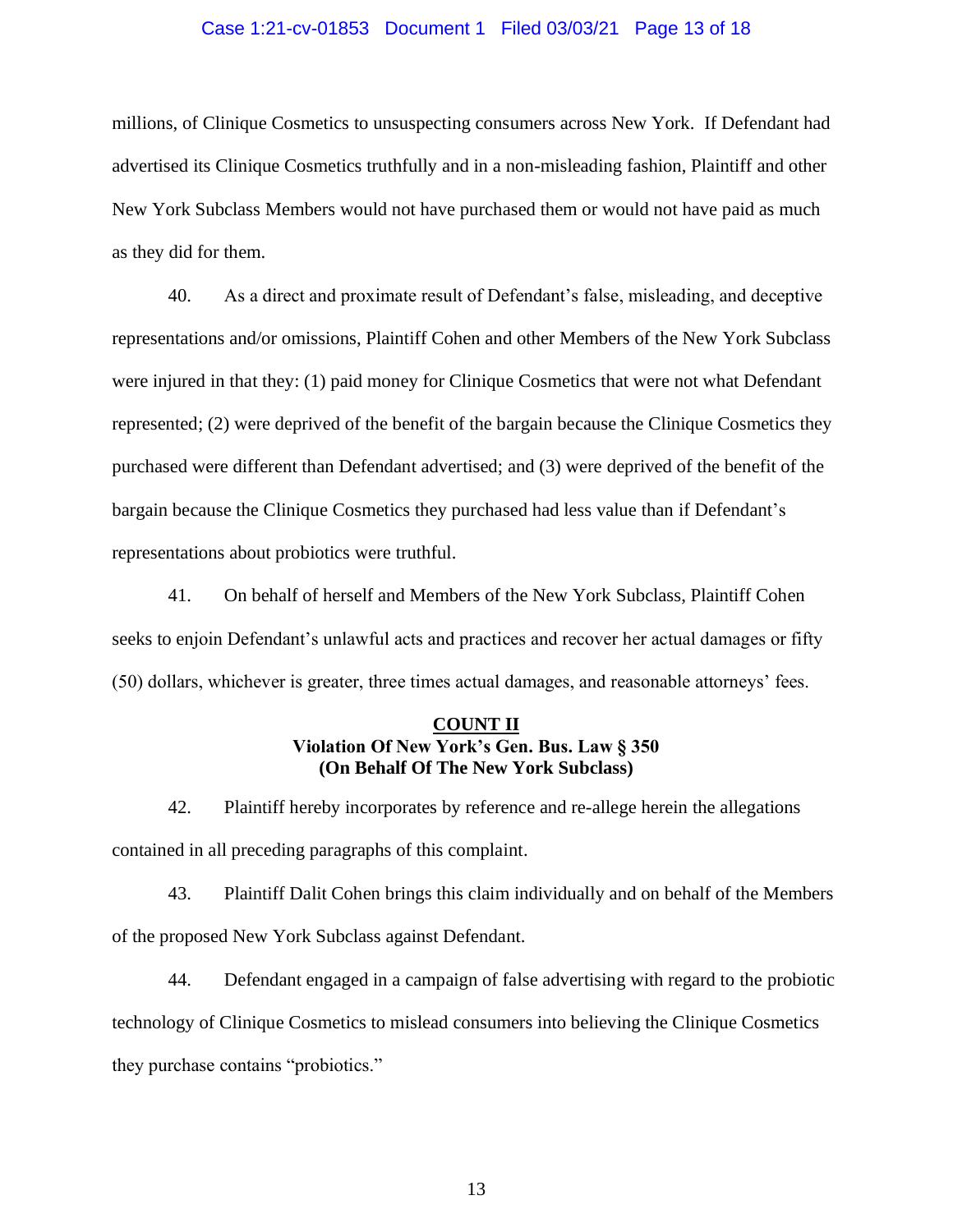## Case 1:21-cv-01853 Document 1 Filed 03/03/21 Page 14 of 18

45. Plaintiff Cohen has standing to pursue this claim because she has suffered an injury-in-fact and has lost money or property as a result of Defendant's deceptive acts and practices. Specifically, Plaintiff Cohen purchased Clinique Cosmetics for her own personal use. In doing so, Plaintiff Cohen relied upon Defendant's false, misleading, and deceptive representations that Clinique Cosmetics would contain probiotics when they do not. Plaintiff Cohen spent money in the transaction that she otherwise would not have spent had she known the truth about Defendant's advertising claims.

46. Defendant's deceptive acts and practices were directed at consumers.

47. Defendant's deceptive acts and practices are misleading in a material way because, as alleged above and herein, they violate consumers' reasonable expectations. If Defendant had advertised its Clinique Cosmetics truthfully and in a non-misleading fashion, Plaintiff and other New York Subclass Members would not have purchased the Clinique Cosmetics or would not have paid as much as they did for them.

48. As a direct and proximate result of Defendant's false, misleading, and deceptive representations and omissions, Plaintiff Cohen and other Members of the New York Subclass were injured in that they: (1) paid money for Clinique Cosmetics that were not what Defendant represented; (2) were deprived of the benefit of the bargain because the Clinique Cosmetics they purchased were different than Defendant advertised; and (3) were deprived of the benefit of the bargain because the Clinique Cosmetics they purchased had less value than if Defendant's representations about probiotics were truthful.

49. On behalf of herself and Members of the New York Subclass, Plaintiff Cohen seeks to enjoin Defendant's unlawful acts and practices and recover her actual damages or five hundred (500) dollars per violation, whichever is greater, three times actual damages, and reasonable attorneys' fees.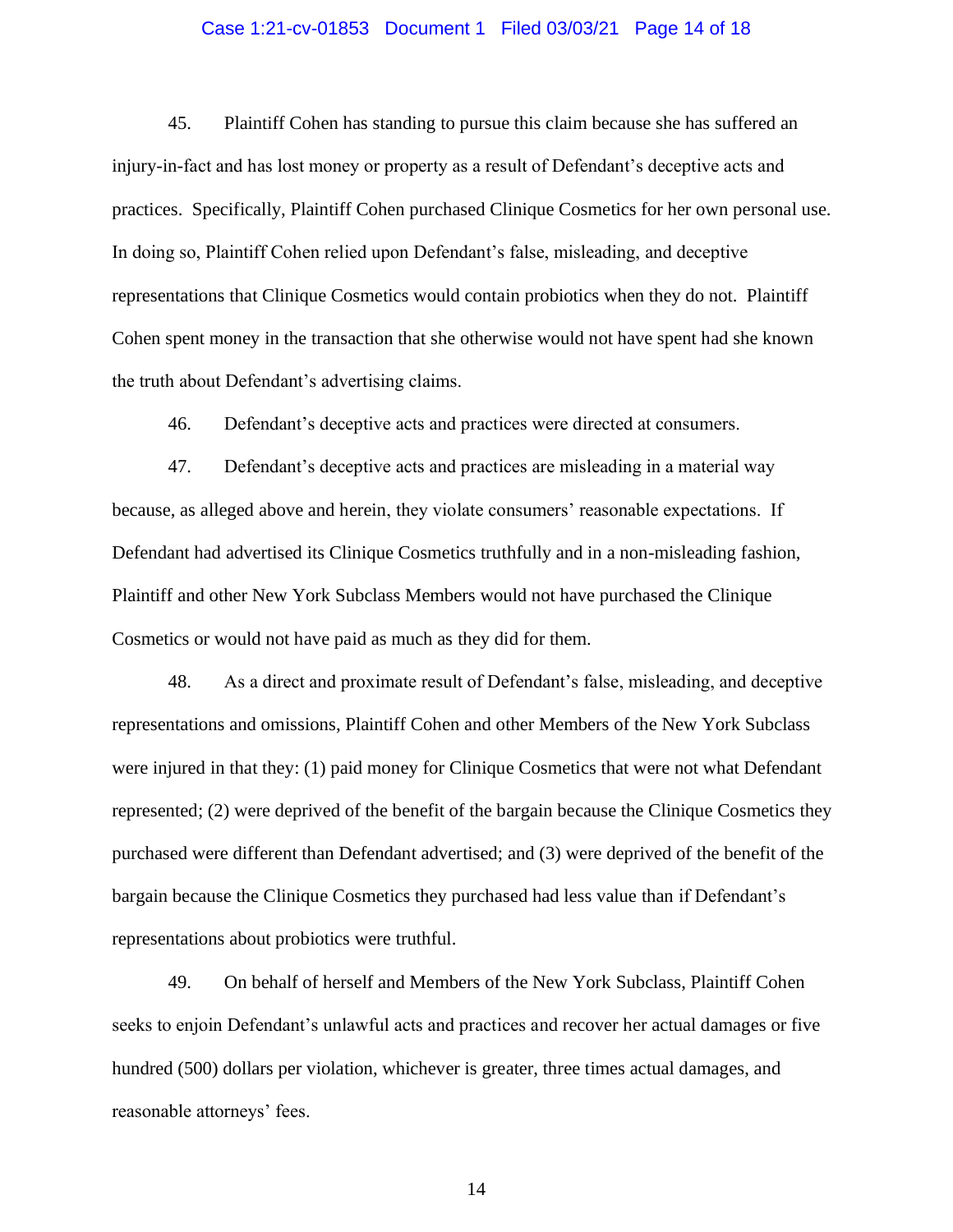# **COUNT III Breach Of Express Warranty (On Behalf Of The Class And The New York Subclass)**

50. Plaintiff hereby incorporates by reference and re-allege herein the allegations contained in all preceding paragraphs of this complaint.

51. Plaintiff Dalit Cohen brings this claim individually and on behalf of the Members of the proposed Class and Subclass against Defendant.

52. As the designer, manufacturer, marketer, distributor, and/or seller of Clinique Cosmetics, Defendant issued an express warranty by representing to consumers at the point of purchase that Clinique Cosmetics contained probiotic technology. Defendant's representations were part of the description of the goods and the bargain upon which the goods were offered for sale and purchased by Plaintiff and Members of the Class and Subclass.

53. In fact, the Clinique Cosmetics do not conform to Defendant's representations about probiotic technology because Clinique Cosmetics do not, in fact, contain active probiotics. By falsely representing the Clinique Cosmetics in this way, Defendant breached express warranties.

54. On February 9, 2021, prior to the filing of this Complaint, Plaintiff's counsel sent Defendant a warranty notice letter that complied in all respects with U.C.C. 2-607. The letter provided notice of breach of express and implied warranties. The letter was sent via certified mail, return receipt requested, advising Defendant that it was in violation of the U.C.C. 2-607 and state consumer protection laws and demanding that it cease and desist from such violations and make full restitution by refunding the monies received therefrom. The letter stated that it was sent on behalf of Plaintiff and all other similarly situated purchasers.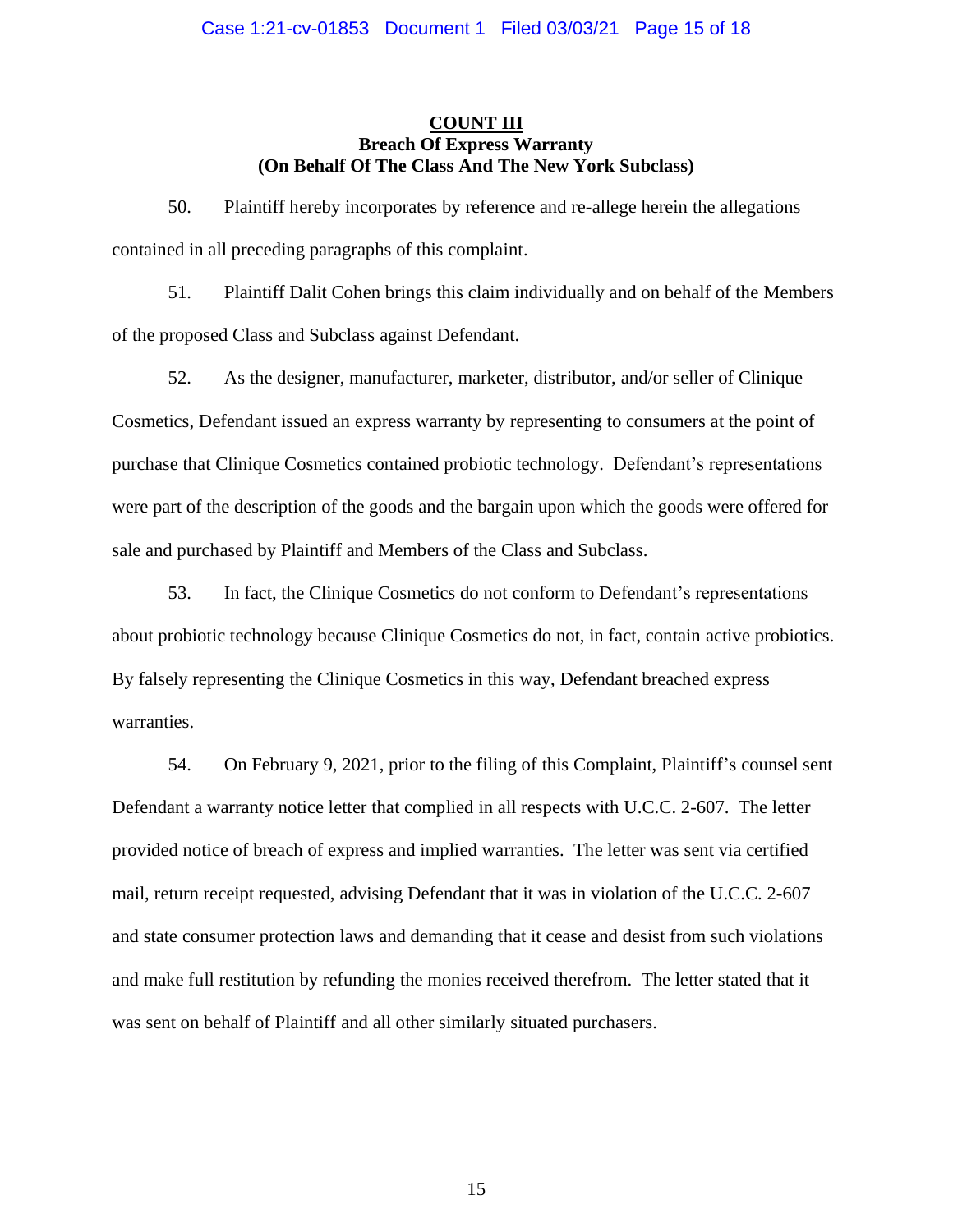## Case 1:21-cv-01853 Document 1 Filed 03/03/21 Page 16 of 18

55. As a direct and proximate result of Defendant's breach, Plaintiff and Members of the Class and Subclass were injured because they: (1) paid money for Clinique Cosmetics that were not what Defendant represented; (2) were deprived of the benefit of the bargain because the Clinique Cosmetics they purchased were different than Defendant advertised; and (3) were deprived of the benefit of the bargain because the Clinique Cosmetics they purchased had less value than if Defendant's representations about probiotics were truthful. Had Defendant not breached the express warranty by making the false representations alleged herein, Plaintiff and Class and Subclass Members would not have purchased the Clinique Cosmetics or would not have paid as much as they did for them.

# **COUNT IV Breach of Implied Warranty (On Behalf Of The Class And The New York Subclass)**

56. Plaintiff hereby incorporates by reference and re-allege herein the allegations contained in all preceding paragraphs of this complaint.

57. Plaintiff Dalit Cohen brings this claim individually and on behalf of the Members of the proposed Class and Subclass against Defendant.

58. Defendant routinely engages in the manufacture, distribution, and/or sale of Clinique Cosmetics and is a merchant that deals in such goods or otherwise holds itself out as having knowledge or skill particular to the practices and goods involved.

59. Plaintiff and Members of the Class and Subclass were consumers who purchased Defendant's Clinique Cosmetics for the ordinary purpose of such products.

60. By representing that the Clinique Cosmetics contain probiotics, Defendant impliedly warranted to consumers that the Clinique Cosmetics were merchantable, such that they were of the same average grade, quality, and value as similar goods sold under similar circumstances.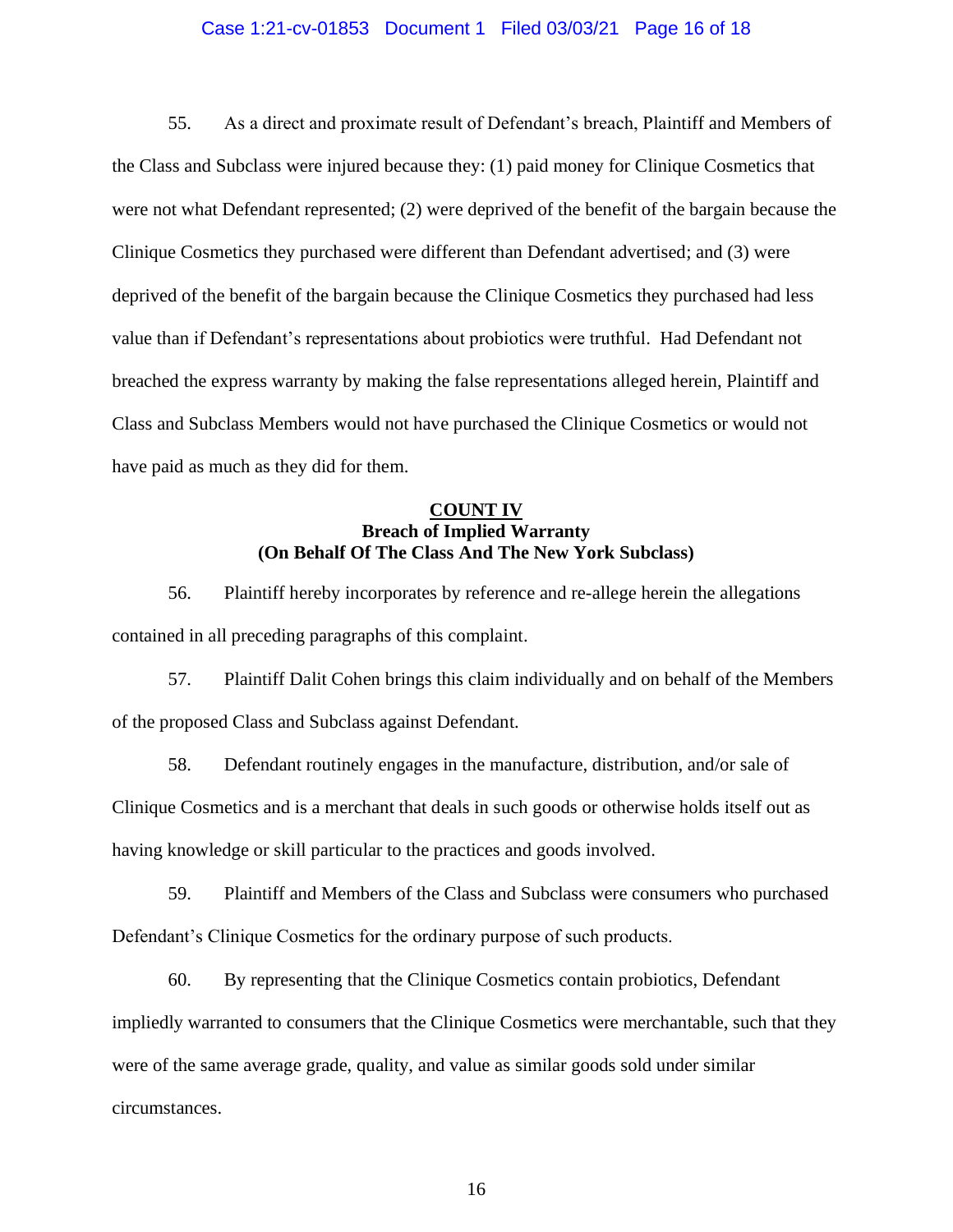## Case 1:21-cv-01853 Document 1 Filed 03/03/21 Page 17 of 18

61. However, the Clinique Cosmetics were not of the same average grade, quality, and value as similar goods sold under similar circumstances. Thus, they were not merchantable and, as such, would not pass without objection in the trade or industry under the contract description.

62. As a direct and proximate result of Defendant's breach, Plaintiff and Members of the Class and Subclass were injured because they paid money for Clinique Cosmetics that would not pass without objection in the trade or industry under the contract description.

## **PRAYER FOR RELIEF**

WHEREFORE, Plaintiff, on behalf of herself and all others similarly situated, seek judgment against Defendant as follows:

- a. Certifying the nationwide Class and the New York Subclass under Rule 23 of the Federal Rules of Civil Procedure and naming Plaintiff as representatives of the Class and Subclass and Plaintiff's attorneys as Class Counsel to represent the Class and Subclass Members;
- b. Declaring that Defendant's conduct violates the statutes referenced herein;
- c. Finding in favor of Plaintiff, the nationwide Class and the New York Subclass against Defendant on all counts asserted herein;
- d. Ordering Defendant to disgorge and make restitution of all monies Defendant acquired by means of the unlawful practices as set forth herein;
- e. Awarding declaratory and injunctive relief as permitted by law or equity, including: enjoining Defendant from continuing the unlawful practices as set forth herein, and directing Defendant to identify, with Court supervision, victims of its conduct and pay them all the money they are required to pay;